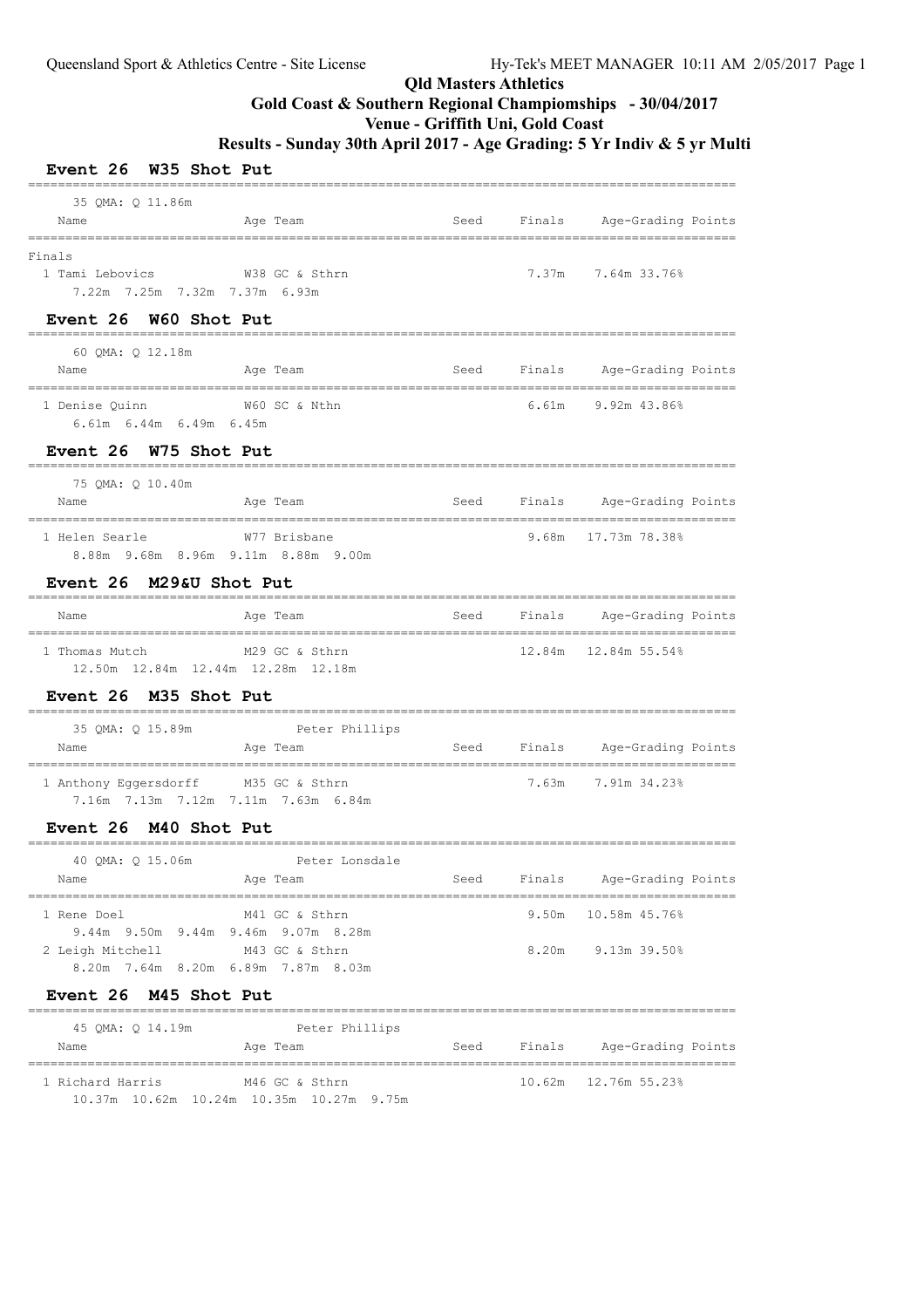## **Venue - Griffith Uni, Gold Coast**

| Event 26 M55 Shot Put                                                                                      |                                                                                       |      |        |                                |  |
|------------------------------------------------------------------------------------------------------------|---------------------------------------------------------------------------------------|------|--------|--------------------------------|--|
| 55 OMA: 0 12.25m Peter Clark<br>Name                                                                       | Age Team                                                                              |      |        | Seed Finals Age-Grading Points |  |
| 1 Michael Kirkby M56 GC & Sthrn<br>9.11m 9.02m 9.31m 8.85m 8.93m 9.20m                                     |                                                                                       |      |        | $9.31m$ $11.82m$ $51.158$      |  |
| Event 26 M65 Shot Put                                                                                      |                                                                                       |      |        |                                |  |
| Name                                                                                                       | 65 QMA: Q 11.81m 2002 Arvo Ropelin<br>Age Team Manager Seed Finals Age-Grading Points |      |        |                                |  |
| 1 Franz Schlechter M65 GC & Sthrn<br>7.01m 7.31m 7.05m 7.02m 7.08m                                         |                                                                                       |      |        | $7.31m$ 9.94m 43.03%           |  |
| Event 23 M29&U Discus Throw                                                                                |                                                                                       |      |        |                                |  |
| Name                                                                                                       | Age Team                                                                              |      |        | Seed Finals Age-Grading Points |  |
| 1 Thomas Mutch<br>X 34.72m 32.85m 30.89m X 27.38m                                                          | M29 GC & Sthrn                                                                        |      |        | 34.72m 34.72m 46.87%           |  |
| Event 23 M35 Discus Throw                                                                                  |                                                                                       |      |        |                                |  |
| 35 QMA: Q 54.15m<br>Name                                                                                   | Darron Haworth<br>Age Team                                                            |      |        | Seed Finals Age-Grading Points |  |
| 1 Anthony Eggersdorff M35 GC & Sthrn                                                                       | 17.93m  17.92m  17.43m  16.49m  18.03m  18.62m                                        |      |        | 18,62m 18,88m 25,49%           |  |
| Event 23 M40 Discus Throw                                                                                  |                                                                                       |      |        |                                |  |
| Name                                                                                                       | 40 QMA: Q 54.35m Darron Haworth<br>Age Team                                           |      |        | Seed Finals Age-Grading Points |  |
| 1 Rene Doel                                                                                                | M41 GC & Sthrn                                                                        |      |        | 33.85m 37.28m 50.33%           |  |
| 28.89m 33.40m X 33.85m 30.24m 31.79m<br>2 Leigh Mitchell M43 GC & Sthrn<br>20.41m 22.33m X X 25.83m 21.11m |                                                                                       |      |        | 25.83m 28.44m 38.40%           |  |
| Event 23 M45 Discus Throw                                                                                  |                                                                                       |      |        |                                |  |
| 45 QMA: Q 50.28m<br>Name                                                                                   | Peter Lonsdale<br>Age Team                                                            | Seed | Finals | Age-Grading Points             |  |
| 1 Richard Harris<br>36.46m 35.21m 37.12m 34.33m X X                                                        | M46 GC & Sthrn                                                                        |      |        | 37.12m  44.72m  60.38%         |  |
| Event 23 M55 Discus Throw                                                                                  |                                                                                       |      |        |                                |  |
| 55 QMA: Q 44.42m<br>Name                                                                                   | Warwick Selvey<br>Age Team                                                            | Seed |        | Finals Age-Grading Points      |  |
| 1 Michael Kirkby                                                                                           | M56 GC & Sthrn<br>27.26m 32.72m 31.07m 30.37m 32.33m 31.59m                           |      |        | 32.72m 36.32m 49.04%           |  |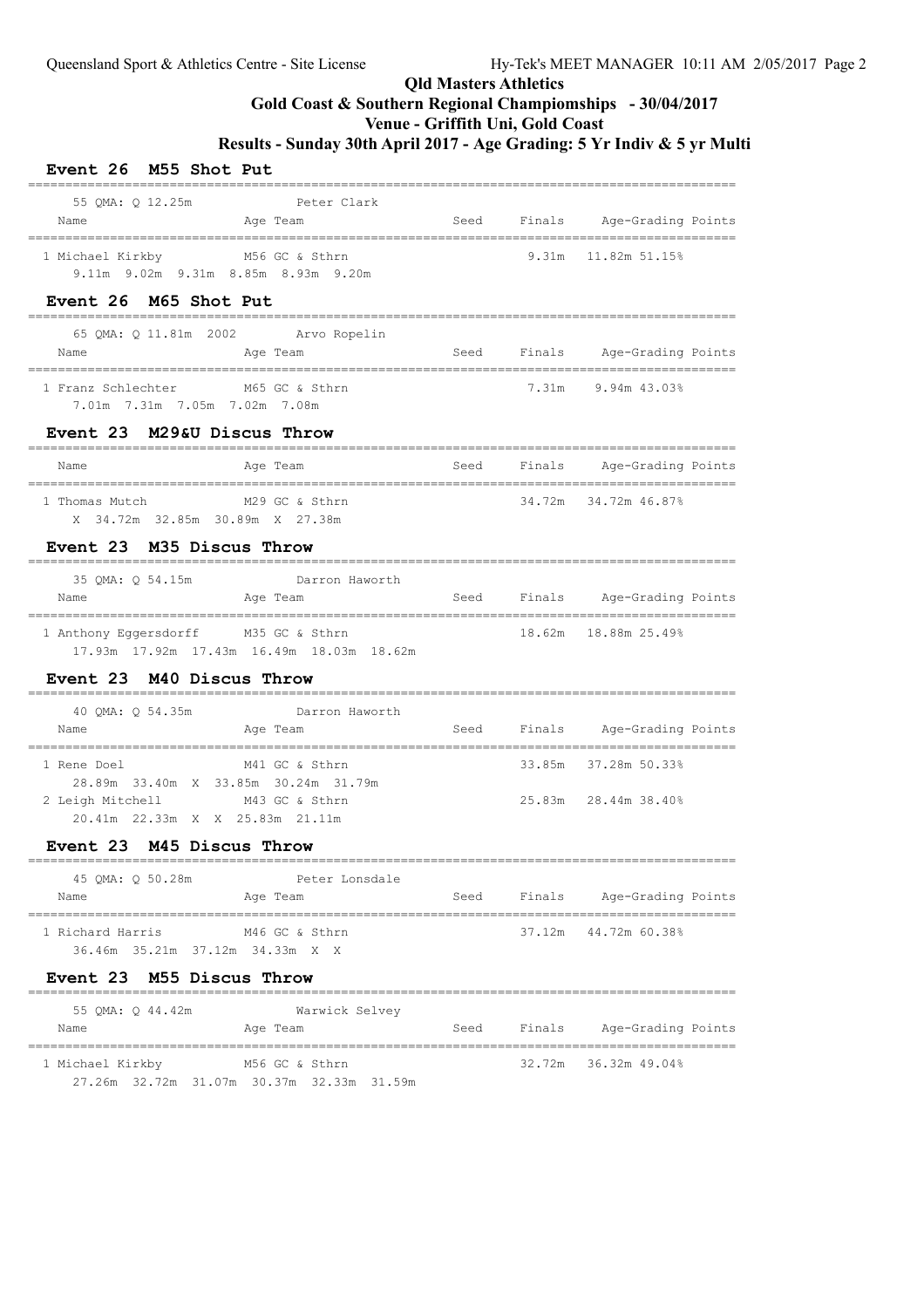## **Venue - Griffith Uni, Gold Coast**

**Results - Sunday 30th April 2017 - Age Grading: 5 Yr Indiv & 5 yr Multi**

## $\begin{bmatrix} 1 & 0 & 0 \\ 0 & 1 & 0 \end{bmatrix}$

| <b>Event 23</b><br>M65 Discus Throw                                            |                           |        |                                                        |
|--------------------------------------------------------------------------------|---------------------------|--------|--------------------------------------------------------|
| 65 QMA: Q 45.76m 2005 Warwick Selvey<br>Age Team<br>Name                       | Seed                      |        | Finals Age-Grading Points                              |
| 1 Franz Schlechter M65 GC & Sthrn<br>$26.59m \tX - - -$                        |                           |        | 26.59m 30.94m 41.77%                                   |
| Event 23 M70 Discus Throw                                                      |                           |        |                                                        |
| 70 QMA: Q 38.92m 2000 Charlie Rann<br>Age Team<br>Name                         | Seed                      |        | Finals Age-Grading Points                              |
| 1 Stan Perkins<br>M70 Brisbane<br>19.43m 19.33m 21.20m X 18.93m 19.31m         |                           |        | 21.20m 27.09m 36.58%                                   |
| Event 25 W35 Javelin Throw<br>__________________________________               |                           |        |                                                        |
| 35 QMA: Q 35.82m<br>Age Team<br>Name                                           | Seed                      |        | Finals Age-Grading Points                              |
| 1 Tami Lebovics 67 68 60 % Sthrn<br>$12.86m$ $13.57m$ $14.88m$ X - -           |                           |        | 14.88m  15.80m  21.65%                                 |
| Event 25 W60 Javelin Throw<br>------------------------------                   |                           |        |                                                        |
| 60 QMA: Q 23.42m<br>Age Team<br>Name                                           |                           |        | Seed Finals Age-Grading Points                         |
| 1 Denise Quinn W60 SC & Nthn<br>16.08m  16.52m  17.57m  15.18m  15.86m  16.55m |                           |        | 17.57m 28.31m 38.79%                                   |
| Event 25 W65 Javelin Throw                                                     |                           |        |                                                        |
| 65 QMA: Q 24.51m<br>Age Team<br>Name                                           |                           |        | Seed Finals Age-Grading Points<br>-------------------- |
| 1 Carol Davis<br>W66 GC & Sthrn<br>20.24m                                      |                           |        | 20.24m 36.77m 50.39%                                   |
| Event 25 M35 Javelin Throw                                                     | _________________________ |        |                                                        |
| 35 QMA: Q 59.52m<br>Mark Stevens<br>Age Team<br>Name                           | Seed<br>-----------       | Finals | Age-Grading Points                                     |
| 1 Anthony Eggersdorff<br>M35 GC & Sthrn<br>16.87m 15.99m                       |                           | 16.87m | 17.08m 17.35%                                          |
| M40 Javelin Throw<br><b>Event 25</b>                                           |                           |        |                                                        |
| 40 QMA: Q 56.28m<br>Michael Frawley<br>Name<br>Age Team                        | Seed                      | Finals | Age-Grading Points                                     |
| --------                                                                       |                           |        | ----------------------------                           |

 1 Rene Doel M41 GC & Sthrn 38.17m 41.46m 42.10% X 37.68m 38.17m 37.59m 35.90m 36.41m 2 Leigh Mitchell M43 GC & Sthrn 26.54m 28.82m 29.27% 23.35m 22.79m 26.54m X 24.83m 24.67m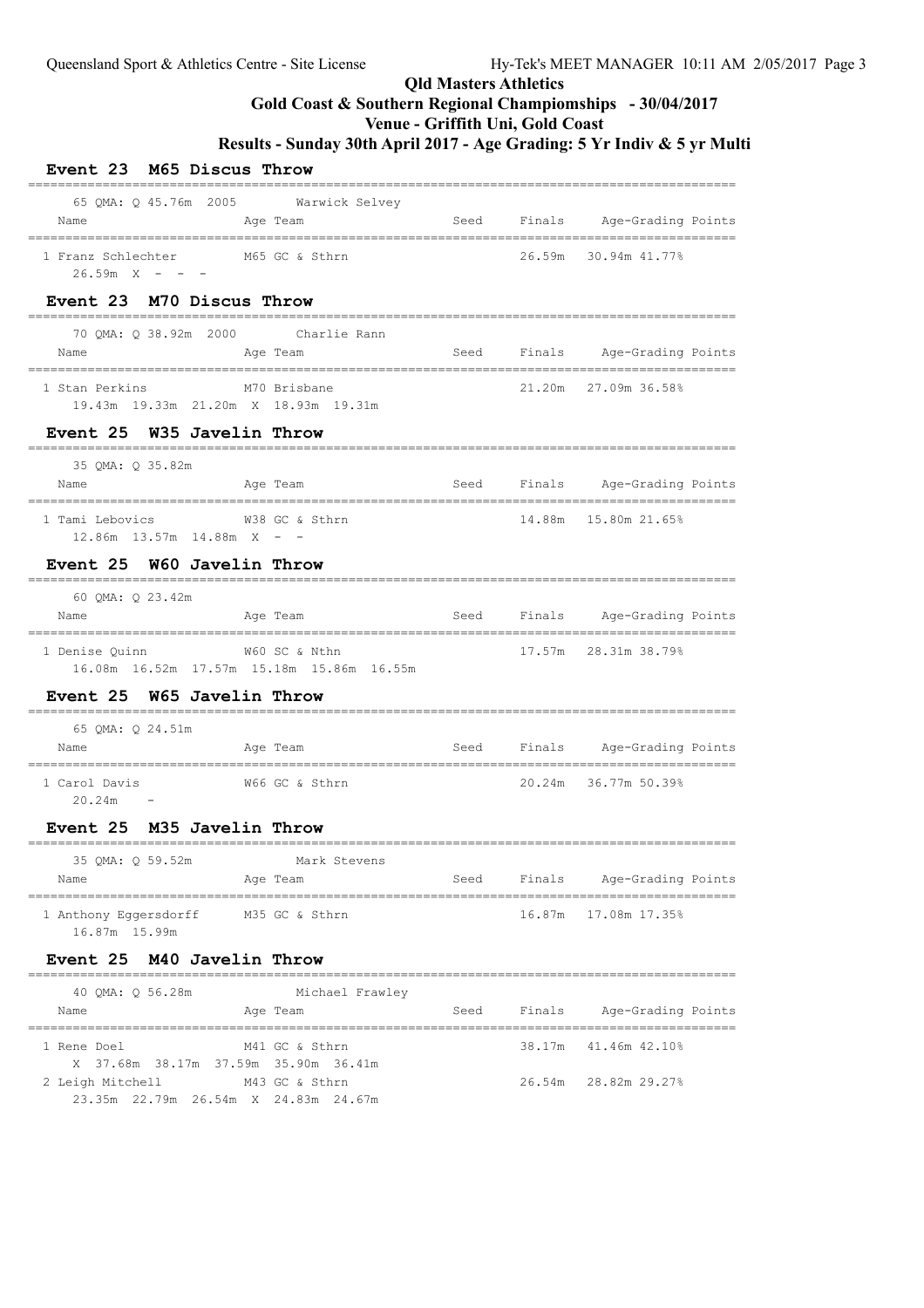**Gold Coast & Southern Regional Champiomships - 30/04/2017**

**Venue - Griffith Uni, Gold Coast**

**Results - Sunday 30th April 2017 - Age Grading: 5 Yr Indiv & 5 yr Multi**

#### **Event 25 M45 Javelin Throw**

| 45 OMA: 0 52.26m   | John Kay                                              |      |        |                            |  |
|--------------------|-------------------------------------------------------|------|--------|----------------------------|--|
| Name               | Age Team                                              | Seed | Finals | Age-Grading Points         |  |
|                    |                                                       |      |        |                            |  |
| 1 Richard Harris   | M46 GC & Sthrn                                        |      |        | 32.80m 38.42m 39.02%       |  |
|                    | 32.80m X 31.18m 30.99m 29.65m 30.18m                  |      |        |                            |  |
| 2 Andrew Barkworth | M46 GC & Sthrn                                        |      |        | $31.24m$ $36.60m$ $37.16%$ |  |
|                    | $21.56m$ $25.94m$ $30.64m$ $29.64m$ $31.24m$ $30.48m$ |      |        |                            |  |

#### **Event 25 M55 Javelin Throw**

| 55 OMA: 0 44.62m                | John Kay                             |      |        |                      |
|---------------------------------|--------------------------------------|------|--------|----------------------|
| Name                            | Age Team                             | Seed | Finals | Age-Grading Points   |
| 1 Michael Kirkby                | M56 GC & Sthrn                       |      |        | 35.87m 47.99m 48.74% |
| X 35.87m 33.40m X 35.44m 33.93m |                                      |      |        |                      |
| 2 Craig Elliott                 | M59 Brisbane                         |      |        | 26.61m 35.60m 36.15% |
|                                 | 23.50m 26.61m 24.51m X 19.16m 19.89m |      |        |                      |

#### **Event 14 M50 3000 Metre Run**

| 50 OMA: 0 9:13.53 | David Sweeney |      |        |                            |
|-------------------|---------------|------|--------|----------------------------|
| Name              | Age Team      | Seed | Finals | Age-Grading Points         |
|                   |               |      |        |                            |
| 1 Alan Stacey     | M53 Visitor   |      |        | $12:26.75$ $11:08.7965.79$ |

#### **Event 1 W29&U 60 Metre Sprint**

| Name                | Age Team       | Seed | Finals Wind      | Age-Grading H# Points |
|---------------------|----------------|------|------------------|-----------------------|
| 1 Sophie Burtenshaw | W13 GC & Sthrn |      | 8.88 1.3         | 8.89 77.93% 3         |
| 2 Bella Iselin      | W12 GC & Sthrn |      | $9.03 \quad 1.3$ | 9.0476.63%3           |

#### **Event 1 W60 60 Metre Sprint**

|                | 60 OMA: 0 9.04 2010 |  |               | Wendy Sheaves-Doran |       |             |                       |  |
|----------------|---------------------|--|---------------|---------------------|-------|-------------|-----------------------|--|
| Name           |                     |  | Age Team      |                     | Seed  | Finals Wind | Age-Grading H# Points |  |
| 1 Denise Ouinn |                     |  | W60 SC & Nthn |                     | 11.00 | $10.84$ 1.3 | 8.82 78.51% 3         |  |

#### **Event 1 W65 60 Metre Sprint**

| Name<br>1 Carol Davis | 2 Wilma Perkins | Age Team<br>W66 GC & Sthrn<br>W67 Brisbane | 65 QMA: Q 9.12 24/01/2016 Carol Davis, Gold Coast<br>Seed<br>9.33<br>9.90 | Finals Wind<br>$9.11 \t 2.5$<br>9.67 2.5 | Age-Grading H# Points<br>7.09 97.69% 2<br>7.53 92.04% 2 |
|-----------------------|-----------------|--------------------------------------------|---------------------------------------------------------------------------|------------------------------------------|---------------------------------------------------------|

#### **Event 1 M29&U 60 Metre Sprint**

| Name            | Age Team       | Seed | Finals Wind      | Age-Grading H# Points |  |
|-----------------|----------------|------|------------------|-----------------------|--|
| 1 Reuben Wright | M13 GC & Sthrn |      | $8.55 \quad 1.3$ | 8.56 74.74% 3         |  |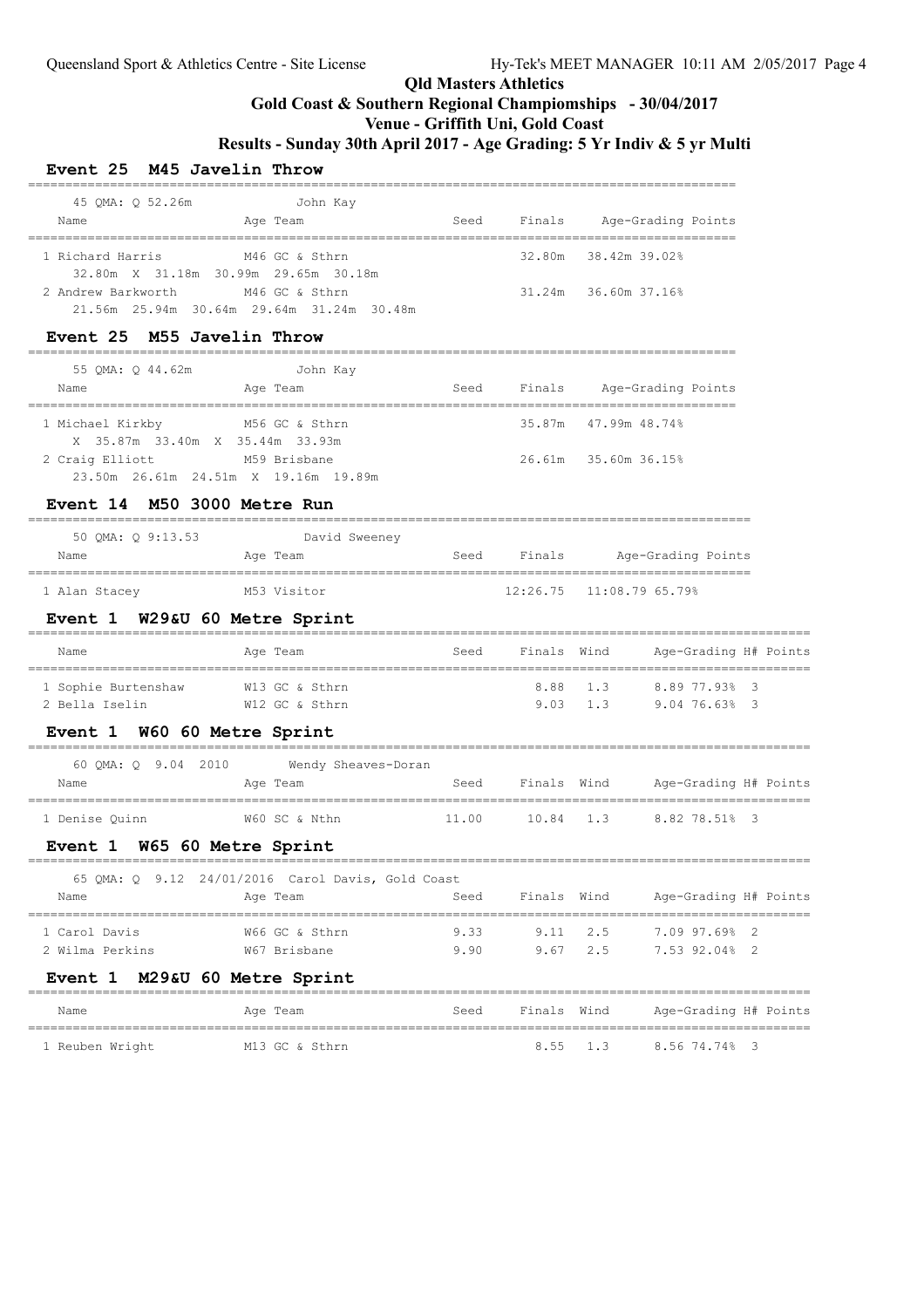# **Gold Coast & Southern Regional Champiomships - 30/04/2017**

## **Venue - Griffith Uni, Gold Coast**

**Results - Sunday 30th April 2017 - Age Grading: 5 Yr Indiv & 5 yr Multi**

### **Event 1 M30 60 Metre Sprint**

| 30 OMA: 0 7.14<br>Name                | Pasquale Vescio<br>Aqe Team                       | Seed                                  | Finals Wind         |           | Age-Grading Points                |
|---------------------------------------|---------------------------------------------------|---------------------------------------|---------------------|-----------|-----------------------------------|
| 1 Patrick McCarthey                   | M33 GC & Sthrn                                    | 7.60                                  | $7.57 + 0.0$        |           | 7.58 84.41%                       |
| 2 Gary Parkinson                      | M34 GC & Sthrn                                    | 7.80                                  | $7.73 + 0.0$        |           | 7.74 82.66%                       |
| Event 1 M40 60 Metre Sprint           | -----------------                                 |                                       |                     |           |                                   |
|                                       | 40 QMA: Q 7.41 30/01/2016 Travis Venema, Brisbane |                                       |                     |           |                                   |
| Name                                  | Age Team                                          | Seed                                  | Finals Wind         |           | Age-Grading Points                |
| 1 Travis Venema                       | M41 GC & Sthrn                                    | 7.50                                  | $7.59 + 0.0$        |           | 7.27 88.01%                       |
| 2 Scott Beatson                       | M44 GC & Sthrn                                    | 8.10                                  | $8.21 + 0.0$        |           | 7.86 81.36%                       |
| Event 1 M45 60 Metre Sprint           |                                                   |                                       |                     |           |                                   |
| 45 QMA: Q 7.40                        | -----------------------------<br>Stephen Jones    |                                       |                     |           |                                   |
| Name                                  | Age Team                                          | Seed                                  | Finals Wind         |           | Age-Grading Points                |
| =============<br>1 Michael Berlin     | M48 Brisbane                                      | 7.76                                  | $7.76 + 0.0$        |           | 7.20 88.79%                       |
| 2 Andrew Barkworth                    | M46 GC & Sthrn                                    | 9.00                                  | $9.19 + 0.0$        |           | 8.53 74.97%                       |
| Event 1 M50 60 Metre Sprint           |                                                   |                                       |                     |           |                                   |
| 50 QMA: Q 7.40                        | Wayne Cousins                                     |                                       |                     |           |                                   |
| Name                                  | Age Team                                          | Seed                                  | Finals Wind         |           | Age-Grading H# Points             |
| --------------------<br>1 Steve Jones | ------------<br>M53 GC & Sthrn                    | ------------------------------------- | 7.93                | 2.5       | 7.13 89.66% 2                     |
| 2 Michael Wright                      | M50 GC & Sthrn                                    |                                       | 8.44                | 1.3       | 7.59 84.24% 3                     |
| Event 1 M55 60 Metre Sprint           |                                                   |                                       |                     |           |                                   |
| 55 QMA: Q 7.41                        | John Wight                                        |                                       |                     |           |                                   |
| Name                                  | Age Team                                          | Seed                                  | Finals Wind         |           | Age-Grading H# Points             |
| 1 Craig Elliott                       | M59 Brisbane                                      | 10.00                                 | 9.41                | 2.5       | 8.19 78.11% 2                     |
|                                       |                                                   |                                       |                     |           |                                   |
| Event 1 M60 60 Metre Sprint           |                                                   |                                       |                     |           |                                   |
| 60 QMA: Q 8.00                        | John Wight                                        |                                       | Finals Wind         |           |                                   |
| Name                                  | Age Team                                          | Seed                                  |                     |           | Age-Grading H# Points             |
| 1 Bruce O'Connor                      | M63 Brisbane                                      |                                       |                     |           | 10.07 9.57 2.5 8.05 79.41% 2      |
| Event 1 M65 60 Metre Sprint           |                                                   |                                       |                     |           |                                   |
| 65 QMA: Q 8.10                        | Rob McDonald                                      |                                       |                     |           |                                   |
| Name                                  | Age Team                                          |                                       | Seed Finals Wind    |           | Age-Grading H# Points             |
| 1 Paul Chaplain                       | M68 Brisbane                                      |                                       | $9.80$ $9.79$ $2.5$ |           | 7.94 80.59% 2                     |
| Event 1 M75 60 Metre Sprint           |                                                   |                                       |                     |           |                                   |
|                                       |                                                   |                                       |                     |           |                                   |
| 75 QMA: Q 8.78<br>Name                | Hugh Coogan<br>Age Team                           | Seed                                  |                     |           | Finals Wind Age-Grading H# Points |
|                                       |                                                   |                                       |                     |           |                                   |
| 1 Colin Mancey                        | M75 GC & Sthrn                                    | 10.50                                 |                     | 10.78 1.3 | 7.98 80.15% 3                     |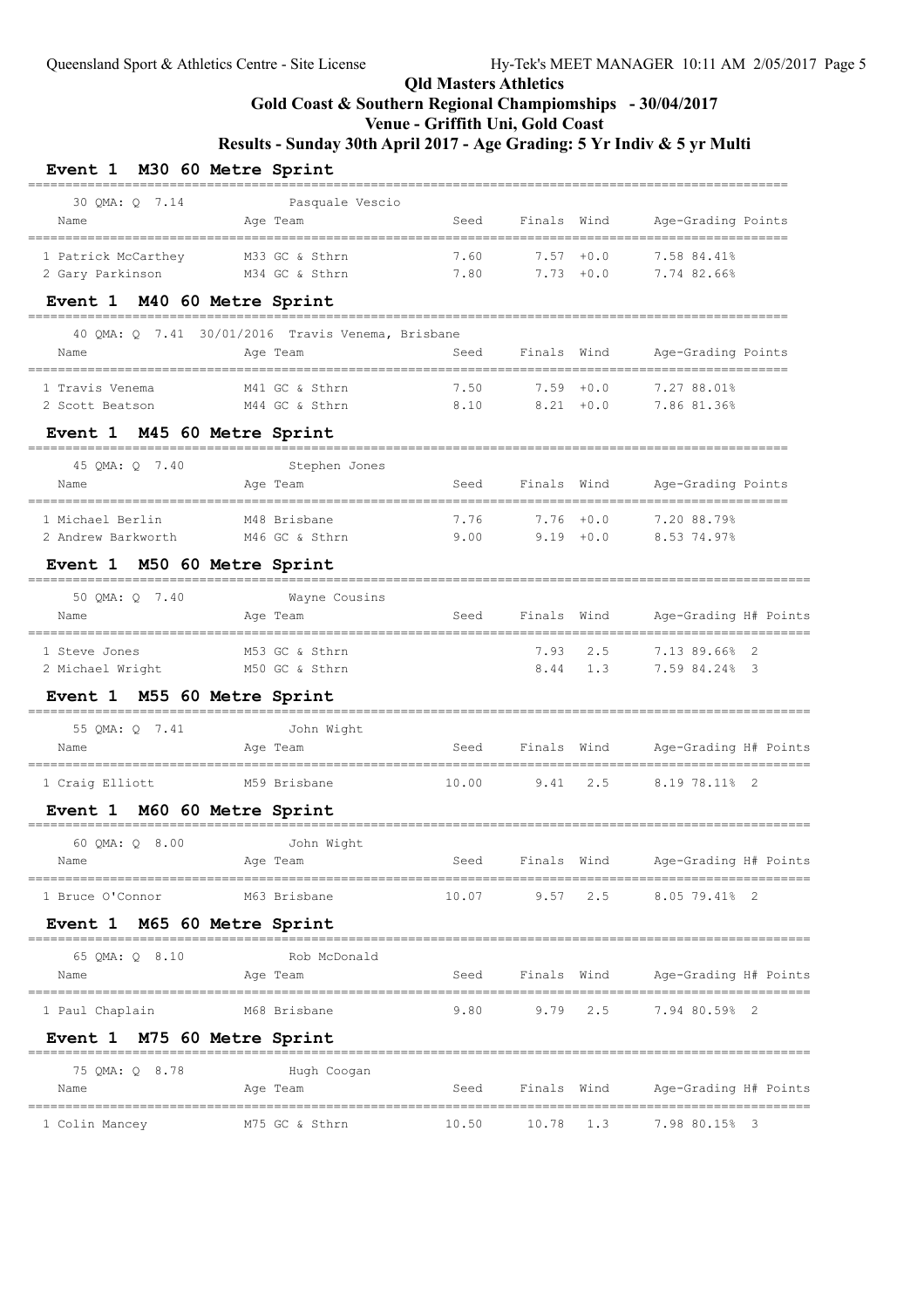## **Gold Coast & Southern Regional Champiomships - 30/04/2017**

**Venue - Griffith Uni, Gold Coast**

| Event 3 W29&U 100 Metre Sprint               |                                                      |                                       |                 |             |                                                                    |  |
|----------------------------------------------|------------------------------------------------------|---------------------------------------|-----------------|-------------|--------------------------------------------------------------------|--|
| Name<br>------------------------------------ | Age Team                                             | Seed<br>----------------------------- | Finals Wind     |             | Age-Grading H# Points                                              |  |
| 1 Sophie Burtenshaw                          | W13 GC & Sthrn                                       | 14.54                                 | $14.22 \t 0.3$  |             | 14.23 73.77% 3                                                     |  |
| 2 Bella Iselin                               | W12 GC & Sthrn                                       | 14.50                                 | 14.40           | 0.3         | 14.41 72.85% 3                                                     |  |
| Event 3 W35 100 Metre Sprint                 |                                                      |                                       |                 |             |                                                                    |  |
| 35 QMA: Q 12.22 2012                         | Leonie Hoffman                                       |                                       |                 |             |                                                                    |  |
| Name                                         | Age Team                                             | Seed                                  |                 |             | Finals Wind Age-Grading H# Points<br>_____________________________ |  |
| 1 Tami Lebovics                              | W38 GC & Sthrn                                       |                                       | 15.80 15.95 0.6 |             | 15.80 66.46% 2                                                     |  |
| Event 3 W60 100 Metre Sprint                 |                                                      |                                       |                 |             |                                                                    |  |
| 60 QMA: Q 13.98 2010                         | Wilma Petkins                                        |                                       |                 |             |                                                                    |  |
| Name                                         | Age Team                                             | Seed                                  |                 |             | Finals Wind Age-Grading H# Points                                  |  |
| 1 Denise Quinn                               | W60 SC & Nthn                                        | 17.70                                 | 17.52           | 0.3         | 14.27 73.57% 3                                                     |  |
| Event 3 W65 100 Metre Sprint                 |                                                      |                                       |                 |             |                                                                    |  |
|                                              | 65 QMA: Q 13.54 29/05/2016 Carol Davis, Gold Coast   |                                       |                 |             |                                                                    |  |
| Name                                         | Age Team                                             | Seed                                  |                 | Finals Wind | Age-Grading H# Points                                              |  |
| 1 Carol Davis                                | W66 GC & Sthrn                                       | 15.35                                 | 15.11           | 0.6         | 11.77 89.15% 2                                                     |  |
| 2 Wilma Perkins                              | W67 Brisbane                                         | 15.90                                 | 16.14           | 0.6         | 12.57 83.46% 2                                                     |  |
| Event 3 M29&U 100 Metre Sprint               |                                                      |                                       |                 |             |                                                                    |  |
| Name                                         | Age Team                                             | Seed                                  | Finals          | Wind        | Age-Grading H# Points                                              |  |
| 1 Nicholas Grant                             | M17 Visitor                                          | 11.20                                 | 11.50           | 1.4         | 11.51 85.13% 1                                                     |  |
| 2 Reuben Wright                              | M13 GC & Sthrn                                       |                                       | 13.54           |             | $0.3$ 13.55 72.30% 3                                               |  |
| Event 3 M30 100 Metre Sprint                 |                                                      |                                       |                 |             |                                                                    |  |
| 30 OMA: 0 10.54 2006                         | Travis Venema                                        |                                       |                 |             |                                                                    |  |
| Name                                         | Age Team                                             | Seed                                  |                 |             | Finals Wind Age-Grading Points<br>---------------------            |  |
| 1 Patrick McCarthey                          | M33 GC & Sthrn                                       | 12.00                                 | 11.89           | 1.4         | 11.90 82.34%                                                       |  |
| 2 Gary Parkinson                             | M34 GC & Sthrn                                       | 12.20                                 |                 |             | 12.02 1.4 12.03 81.45%                                             |  |
| Event 3 M40 100 Metre Sprint                 |                                                      |                                       |                 |             |                                                                    |  |
|                                              | 40 QMA: Q 10.84 29/05/2016 Travis Venema, Gold Coast |                                       |                 |             |                                                                    |  |
| Name                                         | Age Team                                             |                                       |                 |             | Seed Finals Wind Age-Grading Points                                |  |
| 1 Travis Venema                              | M41 GC & Sthrn                                       | 11.90                                 |                 |             | 11.93 1.4 11.43 85.67%                                             |  |
| 2 Scott Beatson                              | M44 GC & Sthrn                                       |                                       |                 |             | 13.30 13.53 1.4 12.96 75.54%                                       |  |
| Event 3 M45 100 Metre Sprint                 | _________                                            |                                       |                 |             |                                                                    |  |
| 45 QMA: Q 11.08 2015                         | G Potts/G Parkinson                                  |                                       |                 |             |                                                                    |  |
| Name                                         | Age Team                                             |                                       |                 |             | Seed Finals Wind Age-Grading Points                                |  |
| 1 Michael Berlin                             | M48 Brisbane                                         | 12.25                                 |                 | $12.27$ 1.4 | 11.40 85.90%                                                       |  |
| 2 Andrew Barkworth                           | M46 GC & Sthrn                                       | 12.80                                 |                 |             | 12.61 1.4 11.72 83.58%                                             |  |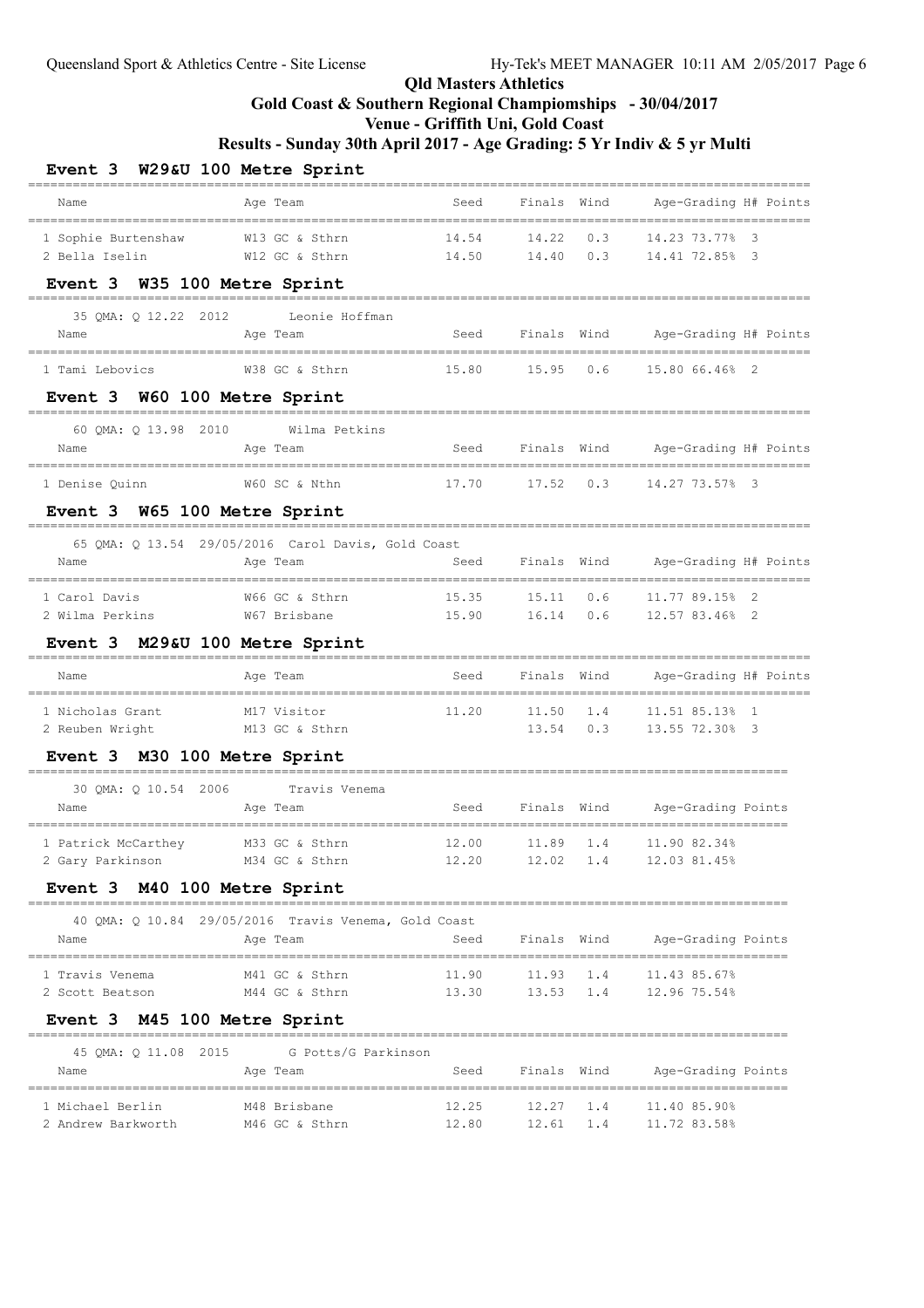=========================================================================================================

## **Qld Masters Athletics**

## **Gold Coast & Southern Regional Champiomships - 30/04/2017**

## **Venue - Griffith Uni, Gold Coast**

**Results - Sunday 30th April 2017 - Age Grading: 5 Yr Indiv & 5 yr Multi**

### **Event 3 M50 100 Metre Sprint**

| Name                                                                                           | 50 QMA: Q 11.51 2014 Steve Jones<br>Age Team          |      |        | Seed Finals Wind Age-Grading H# Points                   |  |
|------------------------------------------------------------------------------------------------|-------------------------------------------------------|------|--------|----------------------------------------------------------|--|
| 1 Steve Jones<br>2 Michael Wright                                                              | M53 GC & Sthrn<br>M50 GC & Sthrn                      |      |        | 12.64 0.6 11.38 86.08% 2<br>13.81  0.6  12.43  78.78%  2 |  |
| Event 3 M65 100 Metre Sprint                                                                   |                                                       |      |        |                                                          |  |
| Name                                                                                           | 65 QMA: Q 12.05 2008 Col Buyers<br>Age Team           |      |        | Seed Finals Wind Age-Grading H# Points                   |  |
| 1 Paul Chaplain                                                                                |                                                       |      |        |                                                          |  |
| Event 3 M75 100 Metre Sprint                                                                   |                                                       |      |        |                                                          |  |
| Name                                                                                           | 75 QMA: Q 13.14 2012 Hugh Coogan<br>Age Team          |      |        | Seed Finals Wind Age-Grading H# Points                   |  |
|                                                                                                | 1 Colin Mancey M75 GC & Sthrn                         |      |        | 17.00 17.16 0.3 12.72 76.98% 3                           |  |
| Event 111 W65 High Jump                                                                        |                                                       |      |        |                                                          |  |
| Name                                                                                           | Aqe Team                                              |      |        | Seed Finals Age-Grading Points                           |  |
| 1 Wilma Perkins<br>1.05 1.08 1.11 1.14<br>$\begin{matrix} 0 & 0 & 0 & 0 \end{matrix}$          | W67 Brisbane                                          |      |        | 1.14m 1.67m 80.28%                                       |  |
| Event 111 M45 High Jump                                                                        |                                                       |      |        |                                                          |  |
| Name                                                                                           | Age Team                                              |      |        | Seed Finals Age-Grading-Points                           |  |
| 1 Andrew Barkworth M46 GC & Sthrn<br>1.20 1.25 1.30 1.35 1.40<br>O O XO O XXX                  |                                                       |      |        | 1.35m 1.48m 60.81%                                       |  |
| Event 111 M50 High Jump                                                                        |                                                       |      |        |                                                          |  |
| Name                                                                                           | Age Team                                              |      |        | Seed Finals Age-Grading Points                           |  |
| 1 Robert Lasher<br>1.40 1.45 1.50 1.55<br>O O O XXX                                            | M54 GC & Sthrn                                        |      | 1.50m  | 1.74m 71.09%                                             |  |
| Event 111 M55 High Jump                                                                        | _____________________________                         |      |        |                                                          |  |
| Name<br>___________________________                                                            | Age Team                                              | Seed | Finals | Age-Grading Points                                       |  |
| 1 Brian Key<br>1.45 1.50 1.55<br>$\circ$<br>O XXX                                              | ===================================<br>M56 GC & Sthrn |      | 1.50m  | ================<br>1.84m 75.00%                         |  |
| 2 Deann Mayfield<br>1.40 1.45 1.50<br>XO<br>O XXX                                              | M55 Brisbane                                          |      | 1.45m  | 1.78m 72.50%                                             |  |
| 3 Craig Elliott<br>1.11 1.14 1.15 1.20 1.25 1.30 1.35<br>0<br>$\circ$<br>$\circ$<br>$\sim$ $-$ | M59 Brisbane<br>XO XXO XXX                            |      | 1.30m  | 1.59m 65.00%                                             |  |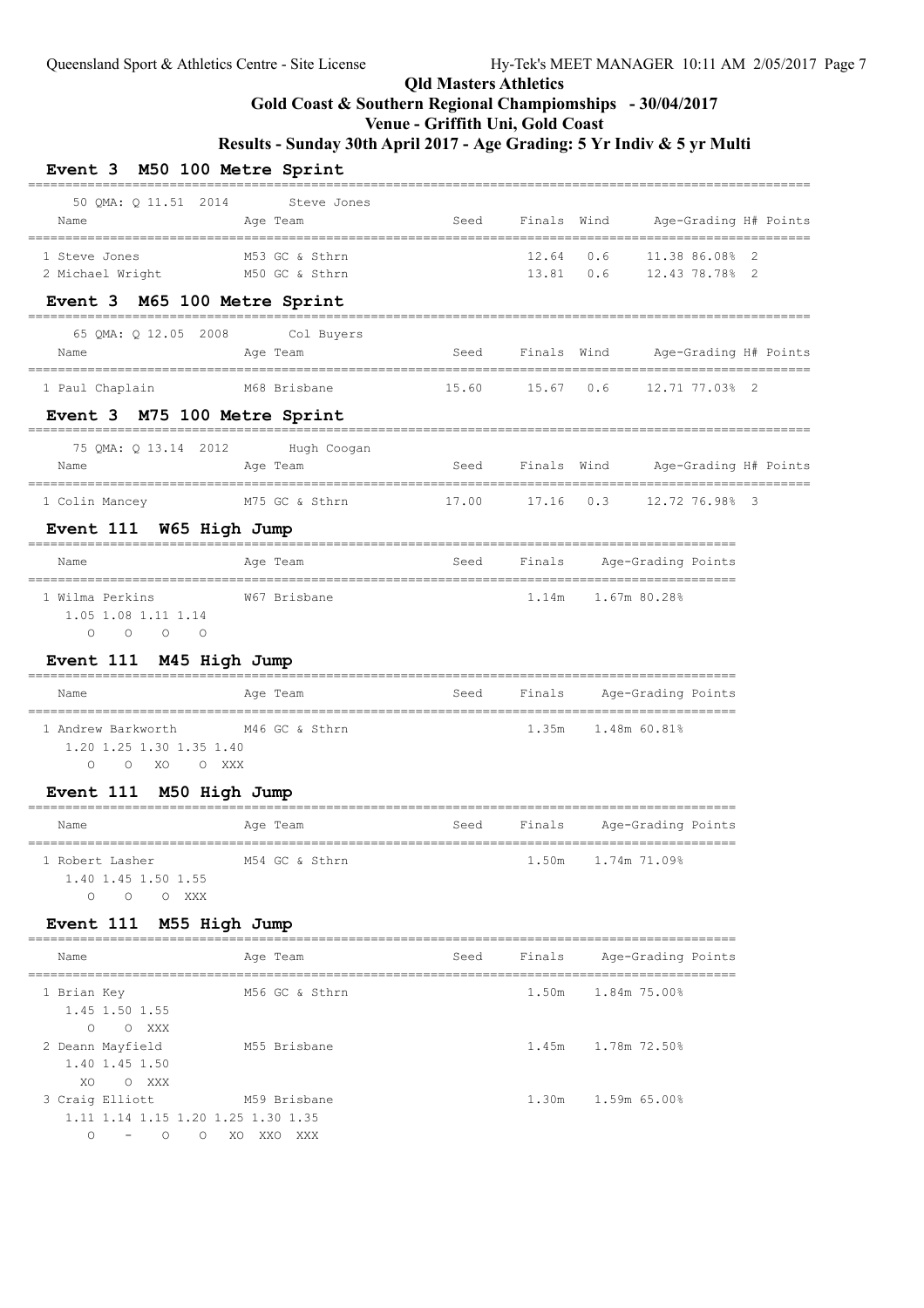## **Venue - Griffith Uni, Gold Coast**

**Results - Sunday 30th April 2017 - Age Grading: 5 Yr Indiv & 5 yr Multi**

#### **Event 21 W29&U Long Jump**

| Name                                                              | Age Team       | Seed | Finals Wind | Age-Grading Points |  |
|-------------------------------------------------------------------|----------------|------|-------------|--------------------|--|
| 1 Sophie Burtenshaw                                               | W13 GC & Sthrn |      | 4.44m       | NWT 4.44m 59.04%   |  |
| 4.36m (NWI) 4.23m (NWI) 4.44m (NWI) 4.16m (NWI)<br>2 Bella Iselin | W12 GC & Sthrn |      | 4.03m       | NWT 4.03m 53.59%   |  |
| 3.87m (NWI) 4.02m (NWI) 4.03m (NWI)                               |                |      |             |                    |  |

#### **Event 21 W35 Long Jump**

|      | 35 QMA: Q 5.89m 1983 |                                  | Jan Hynes |             |                    |  |
|------|----------------------|----------------------------------|-----------|-------------|--------------------|--|
| Name |                      | Age Team                         | Seed      | Finals Wind | Age-Grading Points |  |
|      |                      |                                  |           |             |                    |  |
|      | 1 Tami Lebovics      | W38 GC & Sthrn                   |           | 3.61m       | NWT 3.79m 50.42%   |  |
| X    |                      | 3.23m(NWI) 3.39m(NWI) 3.61m(NWI) |           |             |                    |  |

### **Event 21 W60 Long Jump**

| 60 OMA: 0 4.32m 2011 | Wilma Perkins                       |      |             |                    |
|----------------------|-------------------------------------|------|-------------|--------------------|
| Name                 | Age Team                            | Seed | Finals Wind | Age-Grading Points |
| 1 Denise Ouinn       | W60 SC & Nthn                       |      | 2.87m       | NWI 4.13m 54.98%   |
| X                    | 2.84m (NWI) 2.87m (NWI) 2.86m (NWI) |      |             |                    |

#### **Event 21 W65 Long Jump**

| 65 OMA: 0 4.02m 2015<br>Name                 | Wilma Perkins, Lyon, France<br>Age Team | Seed | Finals Wind | Age-Grading Points     |  |
|----------------------------------------------|-----------------------------------------|------|-------------|------------------------|--|
| 1 Wilma Perkins<br>$2.79m(NWI)$ 3.09m(NWI) - | W67 Brisbane<br>$\sim$ $-$              |      |             | 3.09m NWT 4.80m 63.98% |  |

#### **Event 21 M29&U Long Jump**

| Name                                | Age Team       | Seed | Finals Wind | Age-Grading Points     |  |
|-------------------------------------|----------------|------|-------------|------------------------|--|
| 1 Nicholas Grant                    | M17 Visitor    |      |             | 6.51m NWI 6.51m 72.74% |  |
| 5.27m (NWI) 6.23m (NWI) 6.51m (NWI) |                |      |             |                        |  |
| 2 Reuben Wright                     | M13 GC & Sthrn |      | 4.31m       | NWI 4.31m 48.16%       |  |
| 4.31m (NWI) X<br>X<br>$\mathbf{X}$  |                |      |             |                        |  |

### **Event 21 M40 Long Jump**

| 40 OMA: 0 6.22m                                        | Garry Donaldson |      |             |                    |
|--------------------------------------------------------|-----------------|------|-------------|--------------------|
| Name                                                   | Age Team        | Seed | Finals Wind | Age-Grading Points |
| 1 Scott Beatson<br>4.53m (NWI) 4.36m (NWI) 4.45m (NWI) | M44 GC & Sthrn  |      | 4.53m       | NWT 4.93m 55.18%   |

### **Event 21 M45 Long Jump**

| 45 OMA: 0 6.19m                     | Harry Giles  |      |             |                    |  |
|-------------------------------------|--------------|------|-------------|--------------------|--|
| Name                                | Age Team     | Seed | Finals Wind | Age-Grading Points |  |
| 1 Michael Berlin                    | M48 Brisbane |      | 5.63m       | NWT 6.50m 72.65%   |  |
| 5.33m (NWI) 5.63m (NWI) 5.15m (NWI) |              |      |             |                    |  |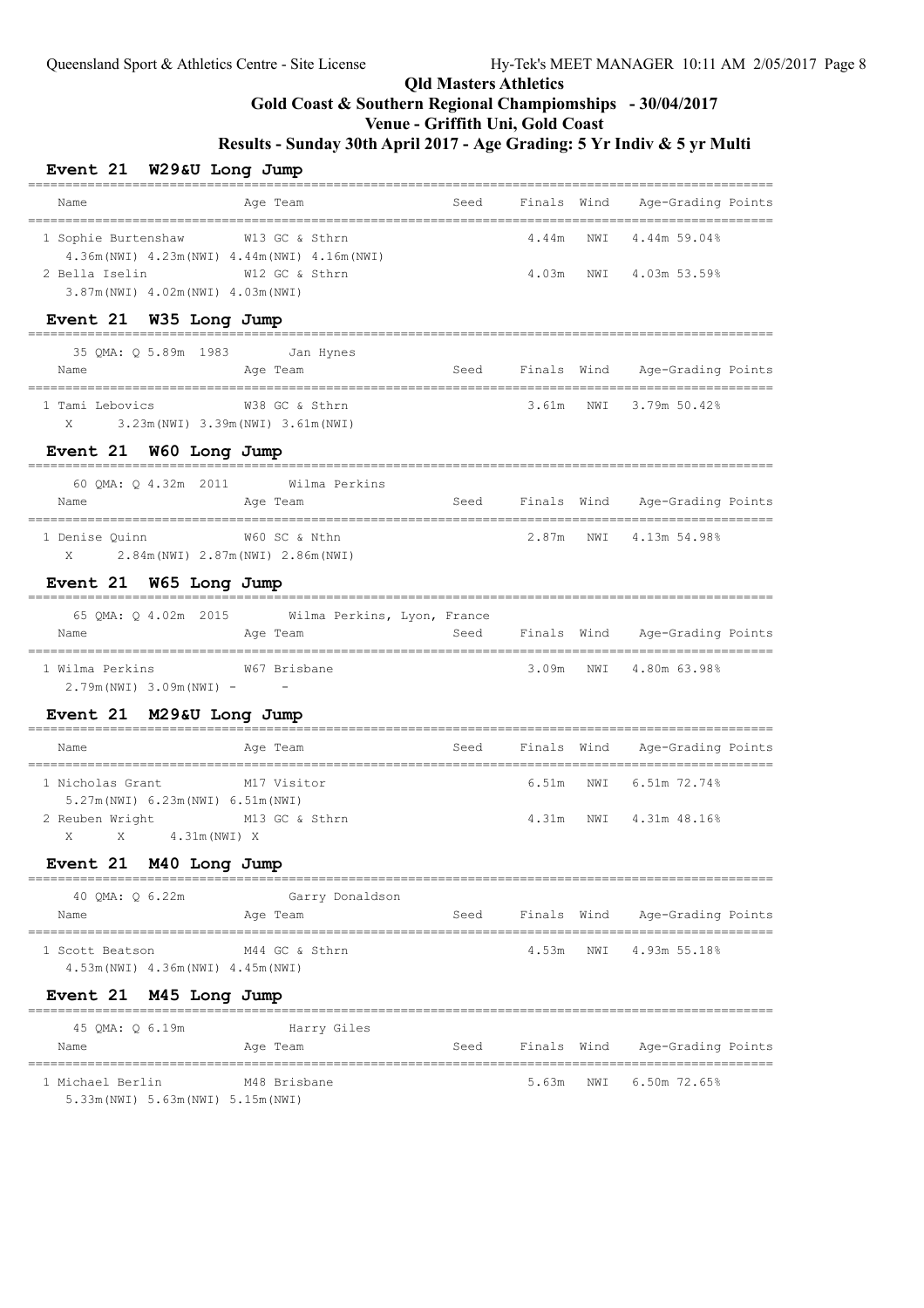## **Gold Coast & Southern Regional Champiomships - 30/04/2017**

### **Venue - Griffith Uni, Gold Coast**

| Event 21 M50 Long Jump                                  | _______________________________                                   |                |                |            |                                                        |  |
|---------------------------------------------------------|-------------------------------------------------------------------|----------------|----------------|------------|--------------------------------------------------------|--|
| 50 QMA: Q 5.82m<br>Name                                 | Garry Donaldson<br>Age Team                                       | Seed           | Finals Wind    |            | Age-Grading Points                                     |  |
| 1 Michael Wright                                        | M50 GC & Sthrn<br>3.65m (NWI) 3.58m (NWI) 4.10m (NWI) 3.55m (NWI) |                | 4.10m          | NWI        | 5.03m 56.32%                                           |  |
| Event 21 M60 Long Jump                                  |                                                                   |                |                |            | ----------------                                       |  |
| 60 QMA: Q 4.98m<br>Name                                 | Harry Giles<br>Age Team                                           |                |                |            | Seed Finals Wind Age-Grading-Points                    |  |
| 1 Bruce O'Connor<br>3.40m (NWI) 3.43m (NWI) 3.56m (NWI) | M63 Brisbane                                                      |                | 3.56m NWI      |            | 5.01m 55.97%                                           |  |
| Event 22 M60 Triple Jump                                |                                                                   |                |                |            |                                                        |  |
| 60 QMA: Q 10.28m<br>Name                                | Spencer Herft<br>Age Team                                         |                |                |            | Seed Finals Wind Age-Grading Points                    |  |
| 1 Bruce O'Connor<br>8.08m (NWI)<br>$\sim$ $-$           | M63 Brisbane                                                      |                | 8.08m          |            | NWI 11.08m 60.62%                                      |  |
| Event 11 M50 800 Metre Run                              |                                                                   |                |                |            |                                                        |  |
| 50 OMA: 0 2:00.40<br>Name                               | Alan Bradford<br>Age Team                                         |                |                |            | Seed Finals Age-Grading Points                         |  |
| 1 Alan Stacey                                           | M53 Visitor                                                       |                |                |            | 3:19.58 2:56.57 57.27%                                 |  |
| Event 11 M75 800 Metre Run                              |                                                                   |                |                |            |                                                        |  |
| 75 QMA: Q 2:40.26<br>Name                               | Hugh Coogan<br>Age Team                                           |                |                |            | Seed Finals Age-Grading Points                         |  |
| 1 Colin Mancey                                          | M75 GC & Sthrn                                                    |                |                |            | $3:20.00$ $3:22.67$ $2:20.33$ 72.05%                   |  |
| Event 6 W29&U 200 Metre Sprint                          |                                                                   |                |                |            |                                                        |  |
| Name                                                    | Age Team                                                          | Seed           | Finals Wind    |            | Age-Grading H# Points<br>_____________________________ |  |
| 1 Bella Iselin<br>2 Sophie Burtenshaw                   | W12 GC & Sthrn<br>W13 GC & Sthrn                                  | 30.00<br>30.00 | 29.88<br>31.47 | 1.5<br>1.5 | 29.89 71.42% 3<br>31.48 67.81% 3                       |  |
| Event 6 W65 200 Metre Sprint                            |                                                                   |                |                |            |                                                        |  |
|                                                         | 65 QMA: Q 30.81 14/08/2016 Carol Davis, Gold Coast                |                |                |            |                                                        |  |
| Name                                                    | Age Team                                                          | Seed           | Finals Wind    |            | Age-Grading H# Points                                  |  |
| 1 Carol Davis                                           | W66 GC & Sthrn                                                    | 32.10          | 31.39          | 1.5        | 23.68 90.12% 2                                         |  |
| Event 6 M29&U 200 Metre Sprint                          | ===========                                                       |                |                |            |                                                        |  |
| Name                                                    | Age Team                                                          | Seed           | Finals Wind    |            | Age-Grading H# Points                                  |  |
| 1 Reuben Wright                                         | M13 GC & Sthrn                                                    |                | 28.10          | 1.5        | 28.11 68.75% 3                                         |  |